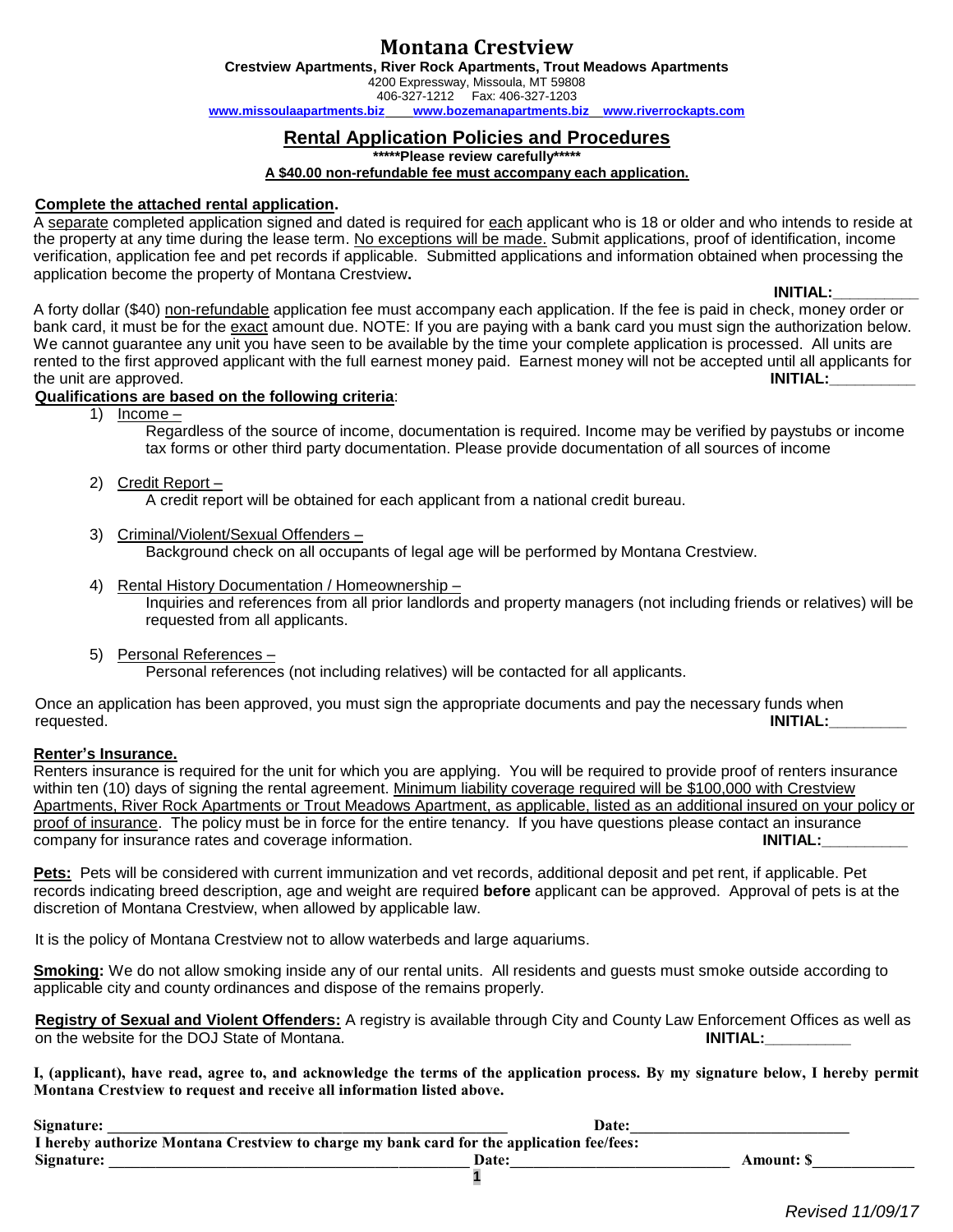# **PERSONAL INFORMATION Montana Crestview**

| unit: <u>contract and contract and contract and contract and contract and contract and contract and contract and contract and contract and contract and contract and contract and contract and contract and contract and contrac</u> |  |  |                                                                                                                                                                                                                                |  |
|--------------------------------------------------------------------------------------------------------------------------------------------------------------------------------------------------------------------------------------|--|--|--------------------------------------------------------------------------------------------------------------------------------------------------------------------------------------------------------------------------------|--|
|                                                                                                                                                                                                                                      |  |  |                                                                                                                                                                                                                                |  |
| Provide copies of pet records which include weight and breed description.                                                                                                                                                            |  |  | Age(s) Coloration Coloration Weight Sex Spayed/Neutered                                                                                                                                                                        |  |
| Nearest Relative:                                                                                                                                                                                                                    |  |  | Name: Phone: Phone: Address: Address: Relationship: Relationship:                                                                                                                                                              |  |
| Please provide a personal reference. (MAY NOT BE A RELATIVE):                                                                                                                                                                        |  |  | Name: Phone: Phone: Address: Address:                                                                                                                                                                                          |  |
| What size unit are you interested in<br>Which community? (Circle One) Crestview, River Rock, Trout Meadows                                                                                                                           |  |  | Expected move in DATE_______________Length of Lease______________________________                                                                                                                                              |  |
| <b>INCOME INFORMATION-*Provide copies documenting each source of income listed below.*</b>                                                                                                                                           |  |  | Referred by: TV Radio Internet (please list website) Newspaper Other                                                                                                                                                           |  |
|                                                                                                                                                                                                                                      |  |  |                                                                                                                                                                                                                                |  |
|                                                                                                                                                                                                                                      |  |  |                                                                                                                                                                                                                                |  |
|                                                                                                                                                                                                                                      |  |  |                                                                                                                                                                                                                                |  |
|                                                                                                                                                                                                                                      |  |  |                                                                                                                                                                                                                                |  |
|                                                                                                                                                                                                                                      |  |  |                                                                                                                                                                                                                                |  |
|                                                                                                                                                                                                                                      |  |  |                                                                                                                                                                                                                                |  |
|                                                                                                                                                                                                                                      |  |  |                                                                                                                                                                                                                                |  |
|                                                                                                                                                                                                                                      |  |  |                                                                                                                                                                                                                                |  |
| OTHER SOURCES OF INCOME:                                                                                                                                                                                                             |  |  |                                                                                                                                                                                                                                |  |
|                                                                                                                                                                                                                                      |  |  |                                                                                                                                                                                                                                |  |
| <b>CRIMINAL HISTORY</b><br>Have you or any other occupant ever been convicted of a crime? Yes [] No [] Date of Conviction                                                                                                            |  |  |                                                                                                                                                                                                                                |  |
|                                                                                                                                                                                                                                      |  |  |                                                                                                                                                                                                                                |  |
|                                                                                                                                                                                                                                      |  |  | Terms: Phone: Phone: Phone: Phone: Phone: Phone: Phone: Phone: Phone: Phone: Phone: Phone: Phone: Phone: Phone: Phone: Phone: Phone: Phone: Phone: Phone: Phone: Phone: Phone: Phone: Phone: Phone: Phone: Phone: Phone: Phone |  |
|                                                                                                                                                                                                                                      |  |  | Are there any criminal or civil actions pending against you or any other occupant? Yes [] No [] If yes please describe                                                                                                         |  |
| Are you currently an illegal user or an illegal abuser of a drug? Yes [] No []<br>Have you been convicted of illegal manufacture or distribution of a controlled substance? Yes [] No []                                             |  |  |                                                                                                                                                                                                                                |  |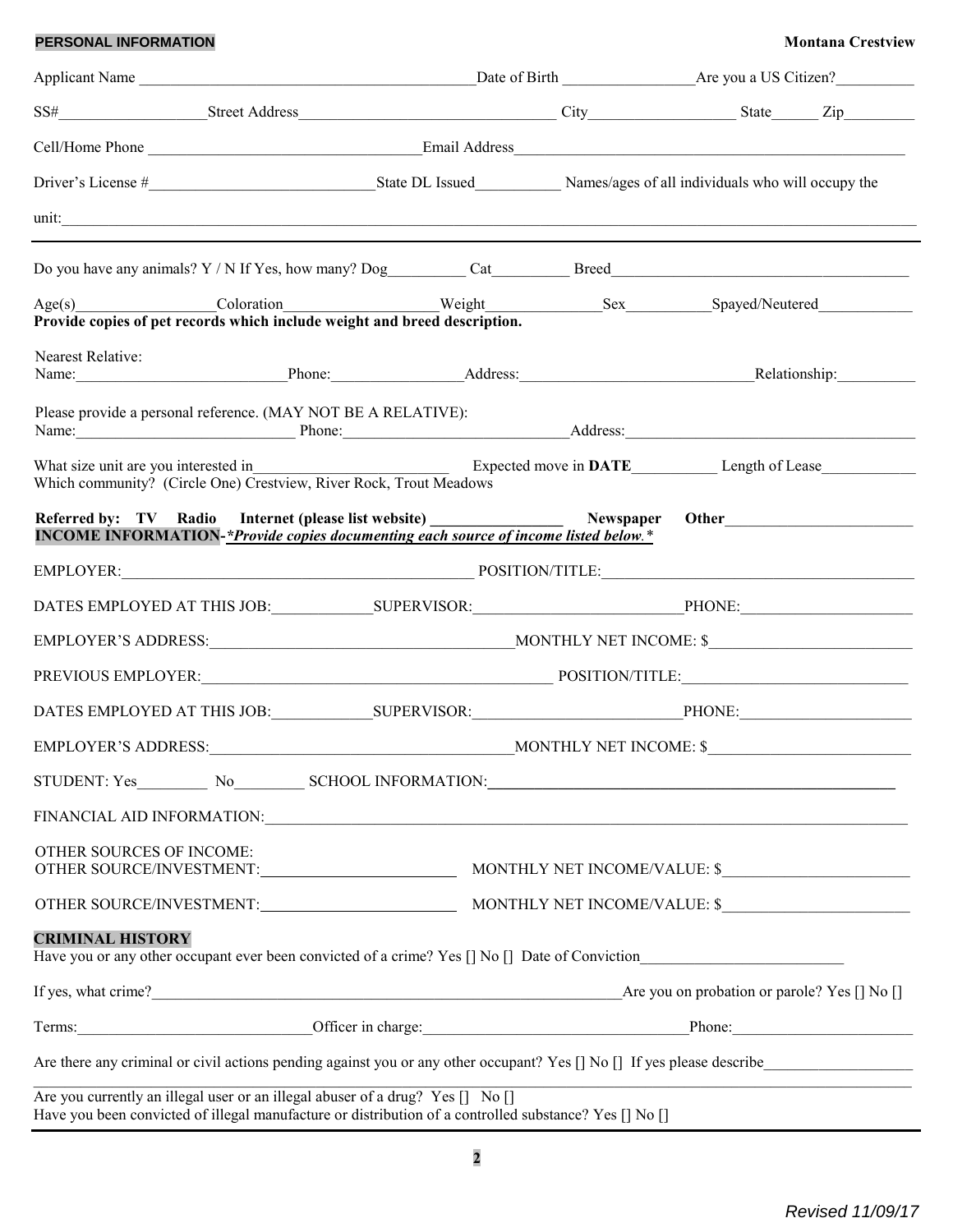# **RENTAL HISTORY** MONEY AND RESERVE AND RESERVE AND MONEY AND MONEY AND MONEY AND MONEY AND MONEY AND MONEY AND MONEY AND MONEY AND MONEY AND MONEY AND MONEY AND MONEY AND MONEY AND MONEY AND MONEY AND MONEY AND MONEY AND M

|                                                                       |              | Please list <b>all</b> states that you have resided in:                                                                                                                                                                        |              |                      |
|-----------------------------------------------------------------------|--------------|--------------------------------------------------------------------------------------------------------------------------------------------------------------------------------------------------------------------------------|--------------|----------------------|
|                                                                       |              |                                                                                                                                                                                                                                |              |                      |
|                                                                       |              |                                                                                                                                                                                                                                |              |                      |
|                                                                       |              | Tenancy Dates: From: To: To: Landlord Phone # Landlord Phone Dandlord Fax# Landlord Ext Landlord Ext Landlord Ext Landlord Ext Landlord Ext Landlord Ext Landlord Ext Landlord Ext Landlord Ext Landlord Ext Landlord Ext Land |              |                      |
|                                                                       |              |                                                                                                                                                                                                                                |              |                      |
| Reason for moving:                                                    |              | <u> 1999 - Jan Samuel Barbara, margaret amerikan bahasa dalam bahasa dalam bahasa dalam bahasa dalam bahasa dala</u>                                                                                                           |              |                      |
|                                                                       |              |                                                                                                                                                                                                                                |              |                      |
|                                                                       |              |                                                                                                                                                                                                                                |              |                      |
|                                                                       |              |                                                                                                                                                                                                                                |              |                      |
|                                                                       |              |                                                                                                                                                                                                                                |              |                      |
|                                                                       |              |                                                                                                                                                                                                                                |              |                      |
| Reason for moving:                                                    |              | ,我们也不能在这里的人,我们也不能在这里的人,我们也不能在这里的人,我们也不能在这里的人,我们也不能在这里的人,我们也不能在这里的人,我们也不能在这里的人,我们也                                                                                                                                              |              |                      |
|                                                                       |              |                                                                                                                                                                                                                                |              |                      |
| <b>AUTOMOBILE INFORMATION</b>                                         |              |                                                                                                                                                                                                                                |              |                      |
| <b>YEAR</b><br><b>MAKE</b><br>1. $\qquad \qquad$                      | <b>MODEL</b> | <b>COLOR</b>                                                                                                                                                                                                                   | <b>STATE</b> | <b>LICENSE PLATE</b> |
| Do you have any of the following? (please circle) Waterbeds Aquariums |              |                                                                                                                                                                                                                                |              |                      |
| Do you or any of the occupants smoke? $Y/N$                           |              |                                                                                                                                                                                                                                |              |                      |
| Are you in the process of a personal bankruptcy? $Y/N$                |              |                                                                                                                                                                                                                                |              |                      |
| If yes, please explain                                                |              | Have you ever been part of an eviction proceeding or settlement whether or not a suit was actually filed? Yes / No                                                                                                             |              |                      |

Occupancy Standard is no more than 2 people per bedroom. (The addition of a newborn or infant may not apply.)

### **DISCLOSURE AND AUTHORIZATION**

Montana Crestview welcomes all applicants and supports Fair Housing. Montana Crestview does not discriminate against a person because of marital status, sex, sexual orientation, gender identity, race, creed, religion, age, familial status, color, national origin, physically or mentally challenged persons.

The undersigned applicant declares that the all information given on this application is true and correct and agrees that Montana Crestview may terminate any agreement entered into in reliance of any false statements or representations made above. I have read Montana Crestview Application Policies and Procedures and understand Renters Insurance is required for the property that I am applying for and I agree to obtain coverage prior to signing a lease. I hereby declare that I am legally able to sign a contract in the State of Montana and to be fully responsible for the terms and conditions of a rental contract.

I hereby authorize Montana Crestview and Vic-Tig to request and receive any and all background information about or concerning me, including but not limited to my criminal history, credit history including a consumer report under the Fair Credit Reporting Act, 15 U.S.C. 1681, et seq. (the "FRCA"), driving record, employment history, rental history and references, military background, civil listings, educational background, professional license from any individual, corporation, partnership, law enforcement agency, institution, school, organization, credit bureau, state boards, licensing agency, and other entities including my present and past employers and my present and past landlords/managers.

I further release and discharge Montana Crestview and Vic-Tig and all of their subsidiaries, affiliates, officers, employees, contract personnel, or associates, from any and all claims and liability arising out of any request (s) for, or receipt of, information or records pursuant to this authorization, procurement of an investigative consumer report and understand that it may contain information about my character, general reputation, personal characteristics, and mode of living, whichever are applicable. Montana Crestview will only use and retain the information as permitted by the FRCA and other applicable law.

I understand that I have the right to make written request within a reasonable period of time to the "Service Provider" (Vic-Tig) for additional information concerning the nature and scope of investigation. I acknowledge that I have voluntarily provided the above information and I have carefully read and I understand this authorization.

| <b>APPLICANT SIGNATURE</b> | DATE |  |
|----------------------------|------|--|
|                            |      |  |